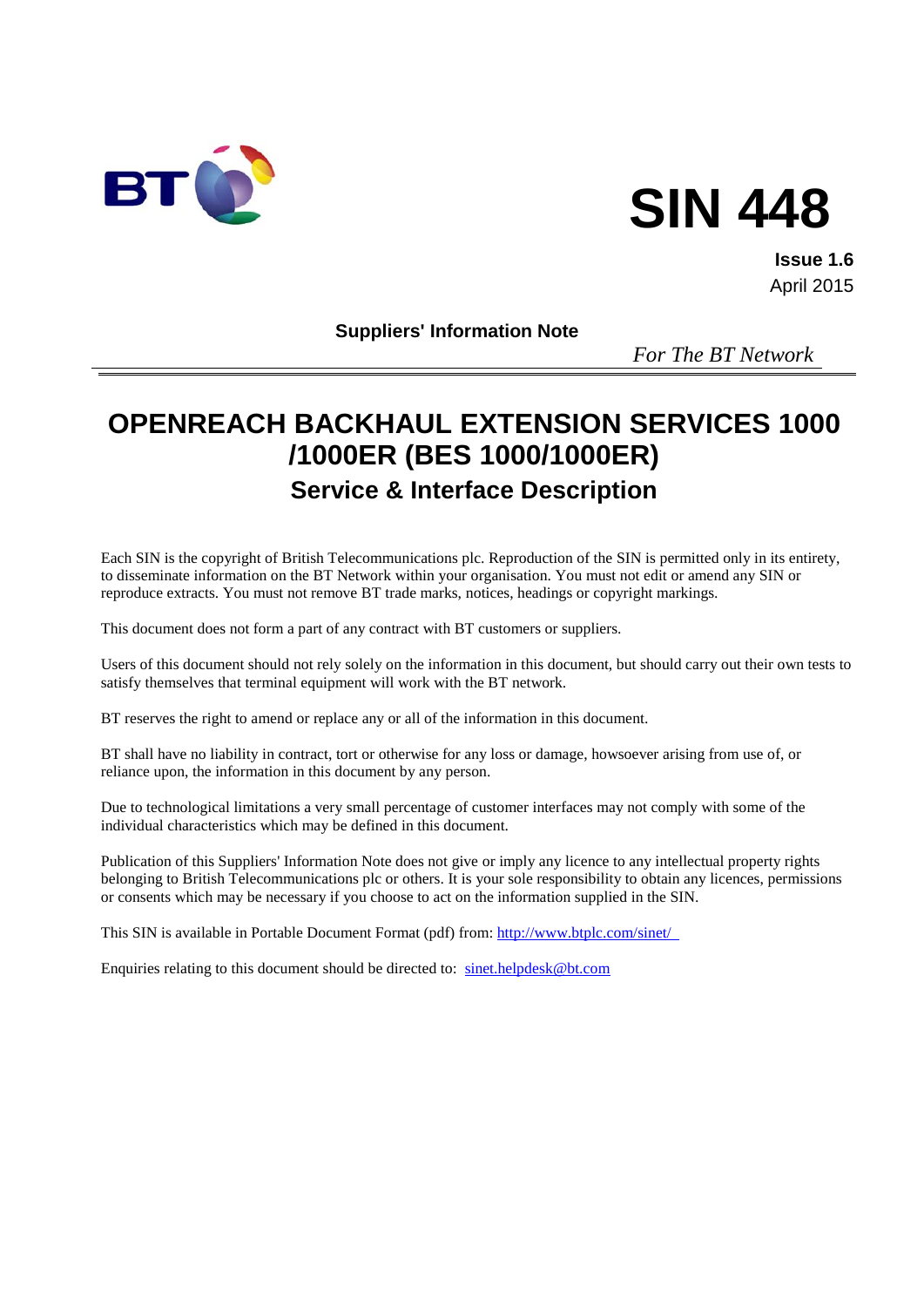#### **CONTENTS**

#### **FIGURES**

## **TABLES**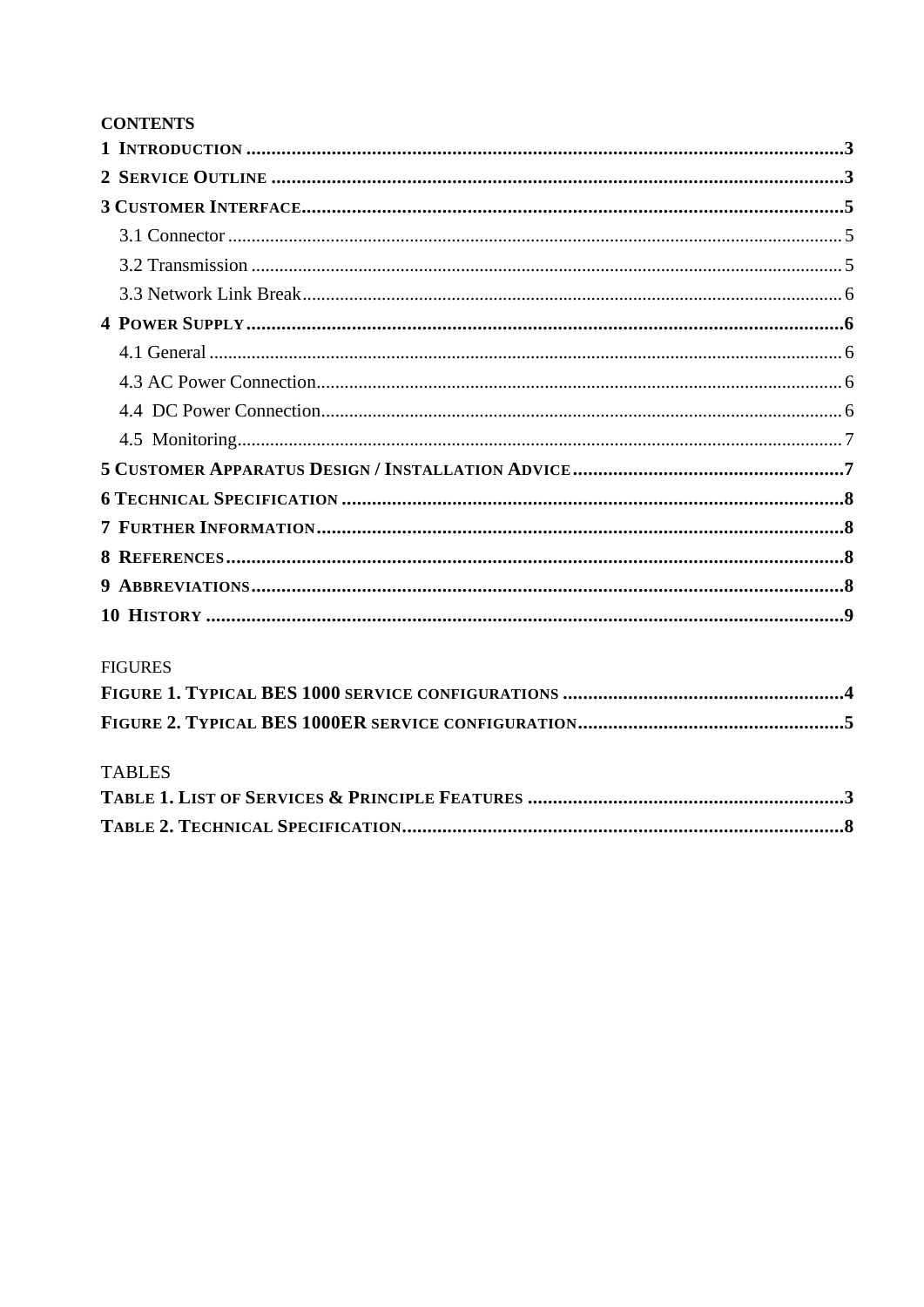## <span id="page-2-0"></span>**1 Introduction**

This Suppliers Information Note (SIN) describes the interface provided with Openreach Backhaul Extension Services 1000 (BES 1000). Also provided is some additional general information on BES and on some of the physical aspects of the NTEs currently being deployed for new customer orders.

Backhaul Extension Services (BES) are high speed, point-to-point data circuits that are permanently connected and available 24 hours a day, 365 days per year. They provide a secure link between a Communication Providers network located in a BT Exchange using a Licensed Facility and a Communications Provider's network located in their own accommodation or a Licensed Facility in the BT Exchange.

Backhaul Extension Services Extended Reach (BES1000ER) extends the radial distance capability between customer sites. The BES1000ER product does not impact on the customer network interface characteristics described in this SIN.

Any specific technology mentioned in this document is current as of today, however it may be subject to change in the future. Should the specification of the interface be changed, this will be notified by a new issue of this SIN. Openreach reserves the right to adapt technology to deliver BES as new developments are made. All services are delivered over an uncontended transmission path.

SPECIAL NOTICE

Openreach has briefed Industry that this Product will longer be supported as from 1 April 2018

Please refer to briefing GEN061/14 (www.openreach.co.uk) WES WEES BES 2.5Gbit/s and 10Gbit/s will remain available along with WES Aggregation

## <span id="page-2-1"></span>**2 Service Outline**

The BES 1000 service comprises a single uncontended transmission link between the CP's equipment at unbundled MDF sites and a site within an Operator's own network, with an Openreach provided NTE at each end of this link.

The BES 1000 service operates at a speed of 1000 Mbit/s in full duplex mode between sites. The service is a point-to-point data service offering high bandwidth connectivity over radial distances up to 25 km between sites, or up to 15 km for BES Daisy Chain. This radial (or point-to-point) distance can result in physical line plant route distances of up to 40 km.

| <b>Backhaul Extension Services (BES)</b>                 | <b>1000</b> |                                                 |            |
|----------------------------------------------------------|-------------|-------------------------------------------------|------------|
| NTE Interface Option:                                    |             | SX or LX                                        |            |
| Maximum allowable <b>Radial</b> Distances between sites: |             | $25 \text{ km}$ (15 km for BES-<br>Daisy Chain) | See Note 1 |
| Maximum Route & Range Distances between sites:           |             | 40 km                                           | See Note 2 |
| Half / Full Duplex Operation:                            |             | <b>Full Duplex</b>                              |            |

#### Table 1. List of Services & Principle Features

<span id="page-2-2"></span>*Note 1*. This is the direct distance "as the crow flies" between the two site locations.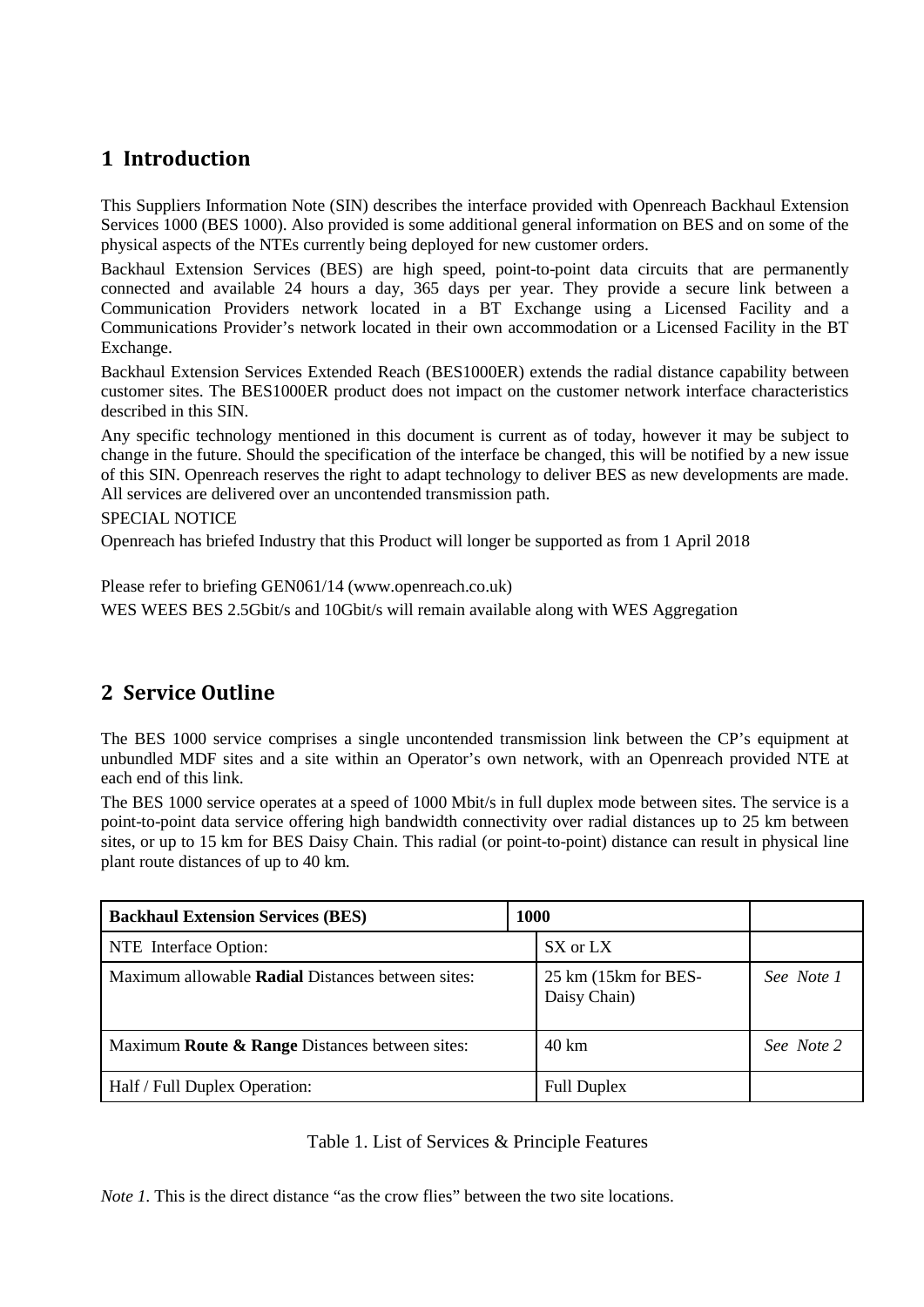*Note 2.* The maximum Route distance is the limiting factor of either the physical transmission limit between NTEs over the provided interconnecting transmission infrastructure, or alternatively the maximum range that the service may be extended to due to other technical considerations (e.g. optical loss).



#### A schematic of the BES 1000 service is shown in Figure 1.

**Figure 1. Typical BES 1000 service configurations** 

<span id="page-3-0"></span>Note. Figure 1 depicts two separate circuit scenarios, not a combined service.

The upper horizontal black line (#1 - NTE to NTE) represents a BES circuit where both ends have a common serving exchange.

The lower line (#2) represents a circuit where the ends are served from different exchanges.

It is envisaged that CPs will use this service for the interconnection of Gigabit Ethernet Local Area Networks (LAN). The BES 1000 service is connected for operational support purposes to the Backhaul Extension Services management platform.

A schematic of the BES 1000ER service is shown in Figure 2.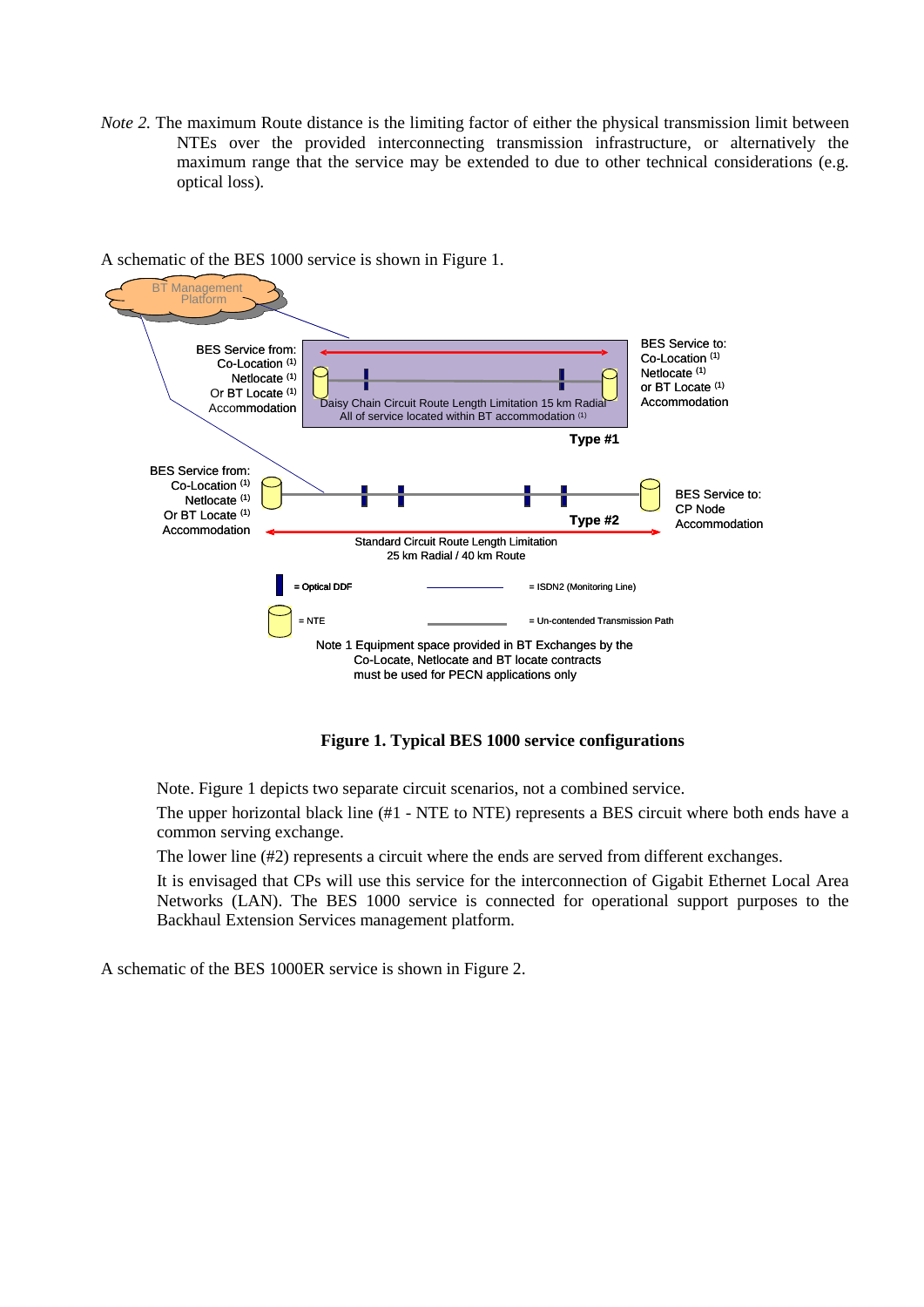

#### **Figure 2. Typical BES 1000ER service configuration**

## <span id="page-4-3"></span><span id="page-4-0"></span>**3 Customer Interface**

Gigabit Ethernet conforms to the IEEE 802.3 standard. It is conventional Ethernet but 10 times faster than Fast Ethernet, operating at 1000 Mbit/s instead of 100 Mbit/s. Based on the IEEE 802.3z[1] Gigabit Ethernet standard, data can move from 10 Mbit/s to 100 Mbit/s to 1000 Mbit/s without protocol translation or changes to application and networking software.

The interface is the Network Termination Point (NTP), i.e. the point of connection on the BT Network Terminating Equipment (NTE) for connecting CP equipment.

#### <span id="page-4-1"></span>**3.1 Connector**

The Interface consists of a Dual SC type 1000BaseSX **or** LX fibre interface port (**not both on a single NTE**). The CP provides the fibre patch connectors between NTE and customer equipment. The maximum fibre length between the NTE and CP equipment is 550 metres for SX (850nm multi-mode) ports when 50/125 micron optical patch cords are used or 220 metres if 62.5/125 micron optical patch cords are used. For LX (1310nm single-mode) ports, the maximum fibre length is 3 kilometres when a 9/125 micron optical patch cable is used.

The SX and LX type interface are as specified in the Gigabit Ethernet IEEE802.3z[1] specifications. Attention is drawn to the Intellectual Property Rights (IPRs) set out in the preface of this agreed International standard. It is the responsibility of the supplier of the CP equipment to ensure that they have the necessary rights from the owner of the IPR. The IPR owner has stated that they are willing to negotiate licences under reasonable and non-discriminatory terms and conditions with applicants throughout the world.

#### <span id="page-4-2"></span>**3.2 Transmission**

The NTE is capable of transporting IEEE 802.1q[2] VLAN-tagged frames of 1522 bytes in length, as well as being capable of transporting frames of up to 1548 bytes in length to maintain compatibility with a large number of vendor proprietary frame tagging formats. The NTE can transport frames in both directions simultaneously (full duplex) at wire-speed without frame loss or error.

Note. The definition of frame length includes the 4-byte CRC but does not include any preamble.

The NTE does not have the capability to intercept and / or view 'customer data'.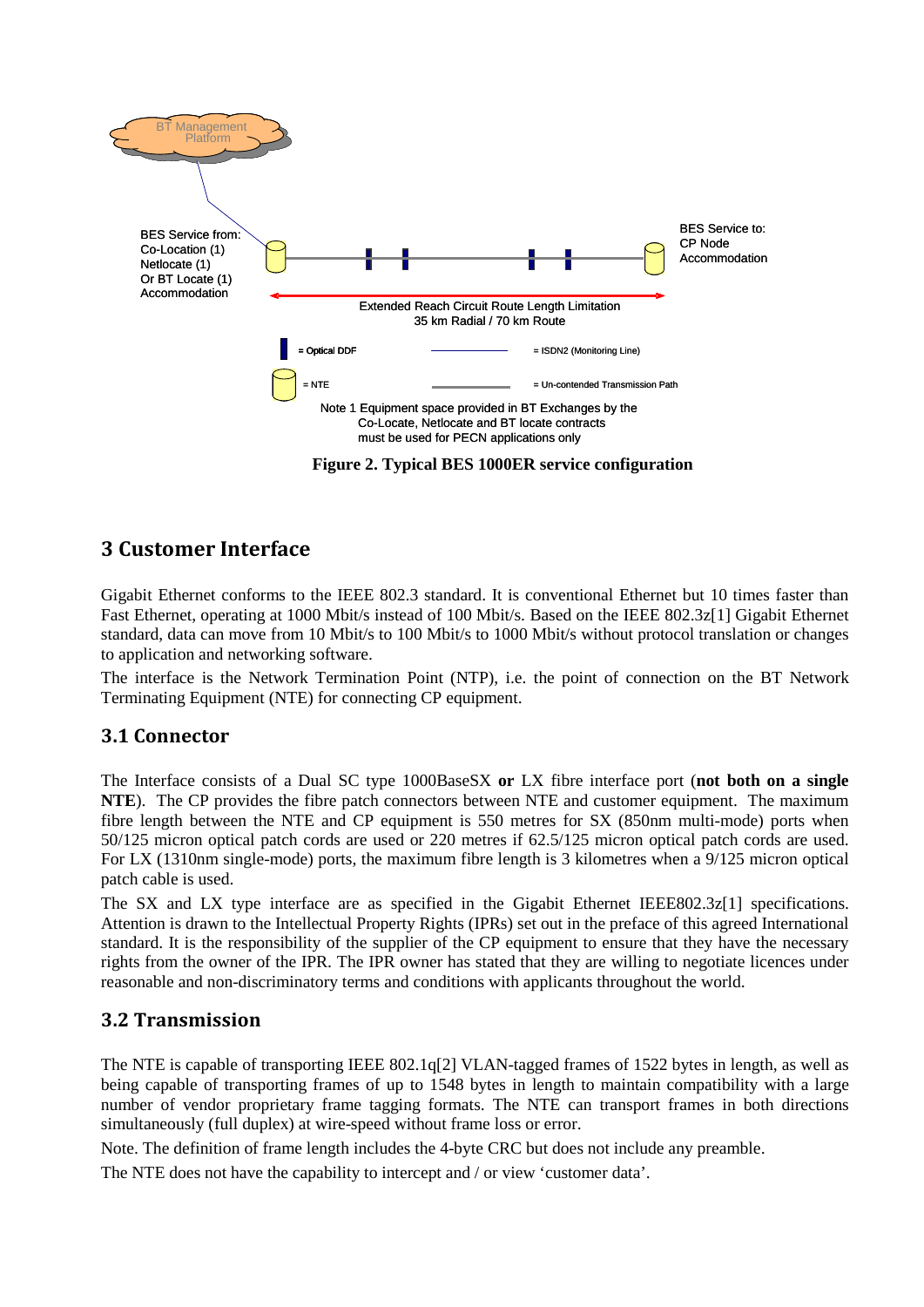#### <span id="page-5-0"></span>**3.3 Network Link Break**

When a break is detected on the Openreach network link, an 8B/10B specific fault signal is continuously transmitted on the customer interface to indicate the state of the infrastructure. This continues until such time as the network break is repaired.

On the BES 1000Mbit/s products only, Openreach will offer the option to choose fault signalling using  $c1/c2$ or K28.5 protocol corresponding to network link loss forwarding (LLF). Customer LLF is not available.

Note: For c1/c2 signalling type to work, auto negotiation must be enabled on the customer's equipment. It is recommended in any case, that auto negation is enabled for 1000Mbit/s interfaces. Historically the default setting used for fault signalling on this service has been K28.5.

## <span id="page-5-1"></span>**4 Power Supply**

## <span id="page-5-2"></span>**4.1 General**

By placing a order with BT the customer has accepted the conditions placed by BT. In relation to powering of equipment, the customer must comply with the requirements of BS7671 and the details giving within the 'DC Power Planning and Installation Guide for WES-BES Products' document.

The Openreach BES 1000 NTE is locally powered and offers AC or DC power options. The CP will be required to provide either 50Hz AC mains supply in the form of a standard 13 Amp power socket(s), or dual -50V DC power distributions and Earth connections, with all wiring colour schemes conforming to BS 7671 (IEE Wiring Regulations). It will be the customer's responsibility to ensure that the power supply is fused and safe for Openreach to use. These should be in close proximity to the NTE installation location.

#### **4.2 Installation and Testing**

In addition to the NTE and Chassis powering requirements below, a spare 50Hz AC mains supply 13A socket should also be provided in close proximity to the NTEs, to power BT test equipment during both initial commissioning and subsequent maintenance support activities.

## <span id="page-5-3"></span>**4.3 AC Power Connection**

AC power connection between Openreach equipment and the power socket will be made using a standard IEC320 C13-14 power lead fitted with standard 13A plugs. The NTE itself has dual power supply units internally, but only requires one mains supply socket.

#### • **For most installations:**

This will require one power connection for each NTE provided, and the consumption of the BT NTE and power unit chassis in this managed service arrangement will be no more than 30 Watts per NTE.

#### • **For larger installations (at Openreach discretion):**

At Openreach's discretion, where a large number of systems of one type are being deployed, a 16-slot NTE chassis version may be deployed. This will require two power connections for each 16 slot chassis provided. The consumption with a maximum number of 16 service cards provided will be no more than 200 Watts per chassis.

#### <span id="page-5-4"></span>**4.4 DC Power Connection**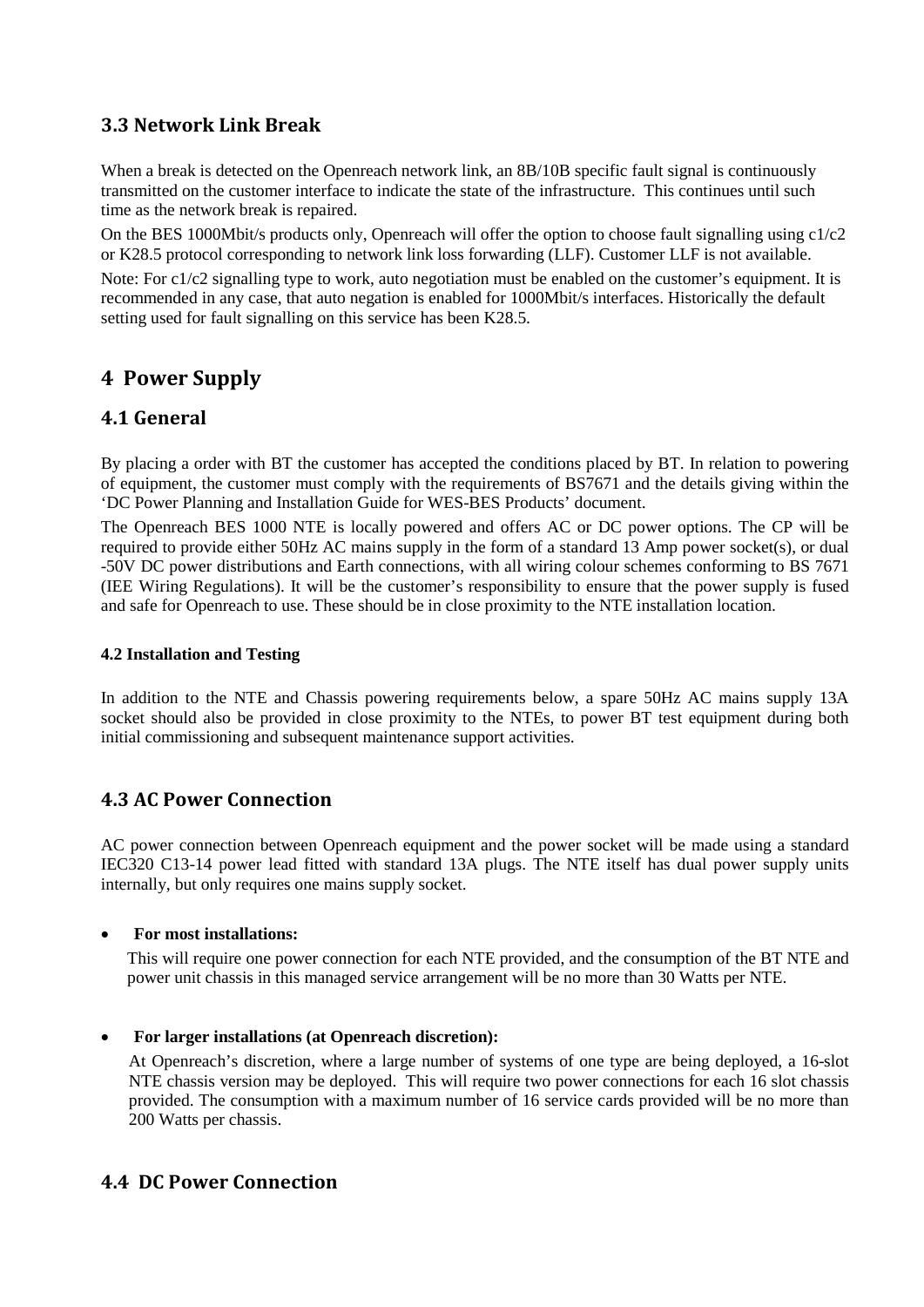The DC In-Line (Molex) connector is specified as the standard method of connecting DC power by Openreach, and represents the "Demarcation Point" between Openreach and the customer. At their site, the customer is required to provide suitable power and earth connection to, and be responsible for the supply, wiring and labelling to the demarcation point. Openreach will not supply or install the DC distribution system as part of the standard Ethernet installation.

#### • **Customer provided wiring up to the Openreach specified In-Line connector.**

Wiring, MCB isolation or fuse (i.e. C Type MCB or Cartage Fuse), must be provided by the customer, up to and including the DC in-line connector, as per BT's requirements stated within the 'DC Power Planning and Installation Guide for WES-BES Products' document with respect to:

(i) Correctly rated MCB/Fuse: refer to BES product handbook for correct rating

(ii) Correct labelling of wiring and MCB/fuse positions compliant with BS 7671,

(iii) Correct size of cable for required voltage drop at required maximum current,

(iv) Separately fused isolatable A & B power supplies, as detailed in the 'DC Power Planning and Installation Guide for WES-BES Products' document.

The in-line connector has a maximum current handling capability of 11A, and is not to be used for equipment requiring greater than a 11A supply (such as the Nortel OPTera 5200 equipment, which require 20A feeds).

Refer to the BES Product Handbook as detailed in Section 7 below.

For further details on the provision of DC Power, see the 'DC Power Planning and Installation Guide for [WES-BES Products'](https://www.openreach.co.uk/orpg/home/newlogin.do?smauthreason=0&target=http%3A%2F%2Fwww.openreach.co.uk%2Forpg%2Fcustomerzone%2Fproducts%2Fethernetservices%2Fethernetaccessdirect%2Fdescription%2Fsupplementaryinformation%2Fsupplementaryinfo.do&fromMasterHead=1) available on the Openreach Ethernet website.

If there is a conflict between DC power information contained in the 'DC Power Planning and Installation Guide for WES-BES Products' and the SIN document, the order of precedence shall be as follows:

(a) DC Power Planning and Installation Guide for WES-BES Products

(b) SIN

#### <span id="page-6-0"></span>**4.5 Monitoring**

The monitoring router for BES 1000 requires AC power. This is irrespective of the power option selected for the NTE. This will need to be provided as a local 50 Hz AC supply in the form of standard 13 Amp power socket.

## <span id="page-6-1"></span>**5 Customer Apparatus Design / Installation Advice**

The BES 1000 service has been designed such that any vendors' switch or router that has IEEE 802.3z compatible interfaces of the SX or LX variety will be able to connect to each NTE.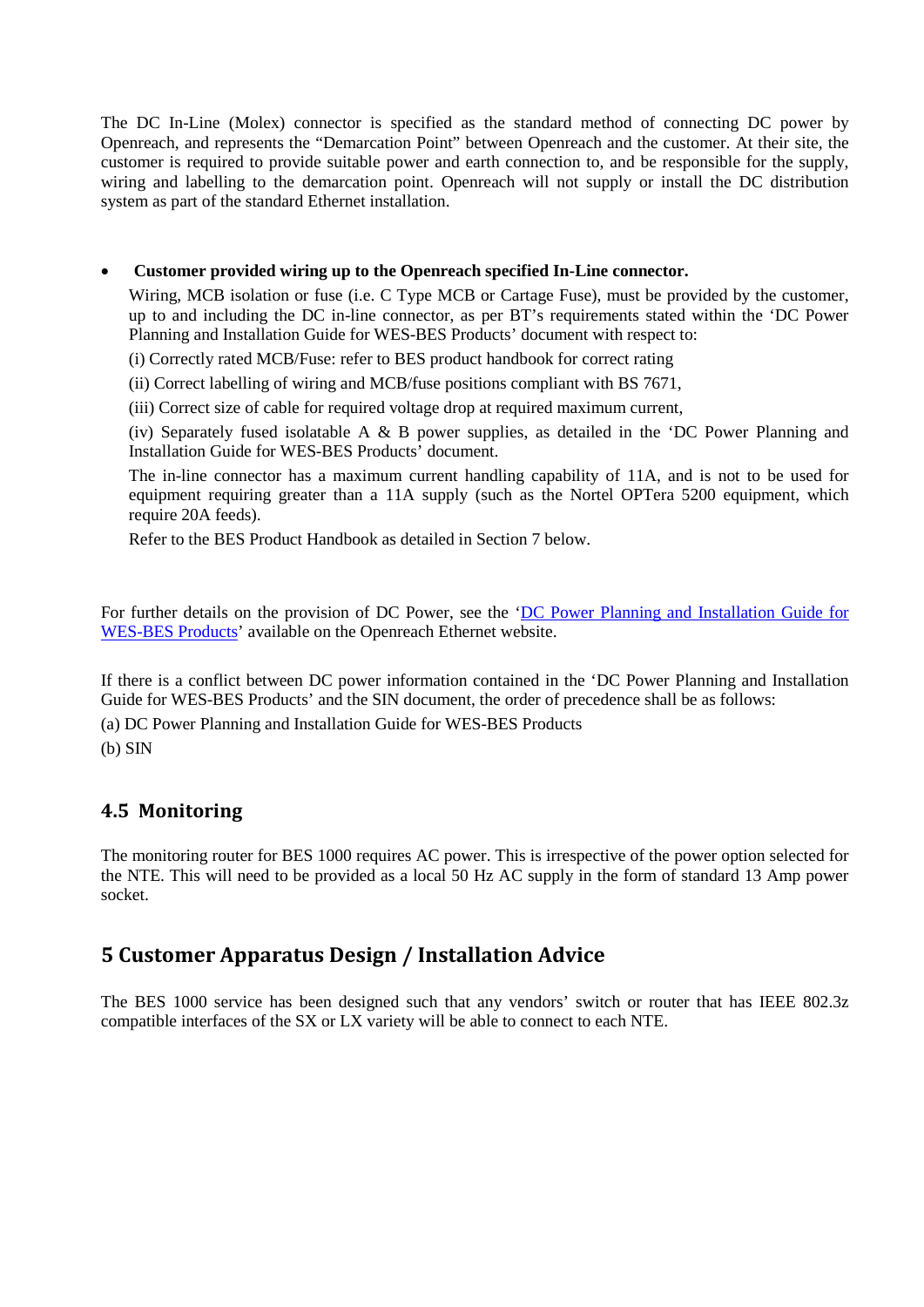## <span id="page-7-0"></span>**6 Technical Specification**

| Protocol                                   | Gigabit Ethernet IEEE 802.3z                                                                             |
|--------------------------------------------|----------------------------------------------------------------------------------------------------------|
| <b>Line Rate</b>                           | $1.25$ Gb/s                                                                                              |
| <b>Maximum Bit Error Rate</b>              | $10-12$                                                                                                  |
| <b>Power Requirement</b>                   | Mains voltage 50 Hz AC input                                                                             |
| <b>Customer Fibre Connector</b>            | SC type                                                                                                  |
| <b>SX Fibre Cable</b><br>Customer provided | Multi-mode 850nm, 50/125 or 62.5/125 micron patch                                                        |
| <b>SX Fibre</b> Maximum Delivery Distance  | 550m from NTE's SX port using 50/125 micron patch<br>220m from NTE's SX port using 62.5/125 micron patch |
| <b>LX Fibre Cable</b><br>Customer provided | Single-mode 1310nm, 9/125 micron patch                                                                   |
| <b>LX Fibre</b> Maximum Delivery Distance  | 3Km from NTE's LX port                                                                                   |
| <b>Operating Temperature</b>               | $0^{\circ}$ to $40^{\circ}$ C                                                                            |
| <b>Laser Safety</b>                        | Class 1 under all conditions as per IEC 825-1                                                            |

#### **TABLE 2. TECHNICAL SPECIFICATION**

## <span id="page-7-4"></span><span id="page-7-1"></span>**7 Further Information**

Further enquiries concerning the connection availability between particular sites and for further information on the BES 1000 service please contact your company's Openreach Sales & Relationship Business Manager, or se[e https://www.openreach.co.uk/orpg/home/products/ethernetservices/backhaulextensionservices/bes.do](https://www.openreach.co.uk/orpg/home/products/ethernetservices/backhaulextensionservices/bes.do)

## <span id="page-7-2"></span>**8 References**

IEEE Standards:

.

|     | <b>IEEE 802.3z</b> | the LAN/MAN<br><b>IEEE</b><br>Gigabit Ethernet in<br>standards<br>for<br>environment | 1998 |
|-----|--------------------|--------------------------------------------------------------------------------------|------|
| [2] | IEEE 802.3q        | VLAN tagging of ethernet frames                                                      | 1998 |

For further information or copies of referenced sources, please see document sources at <http://www.btplc.com/sinet/>

## <span id="page-7-3"></span>**9 Abbreviations**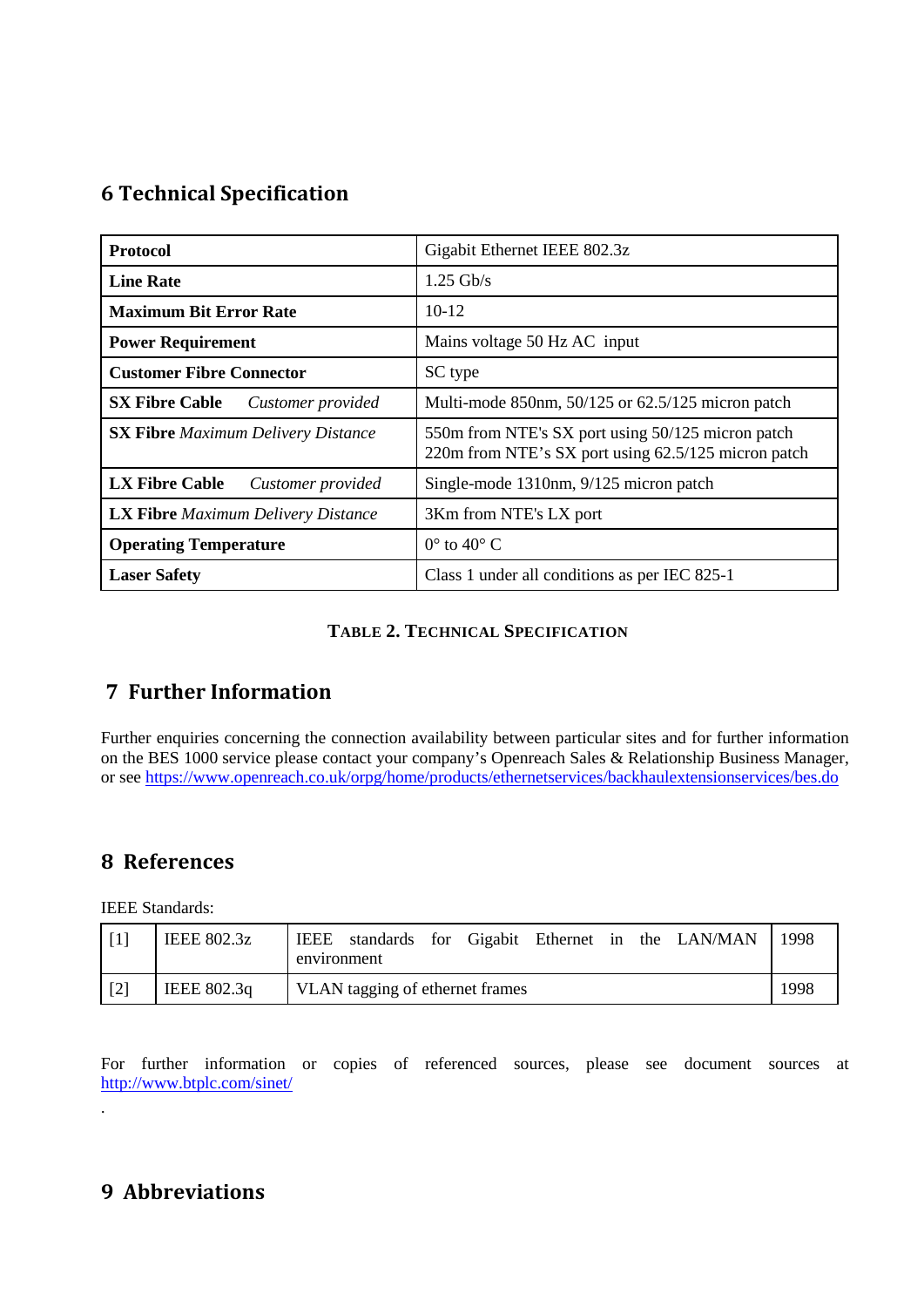| <b>BES</b>  | [BT] Backhaul Extension Services                                          |
|-------------|---------------------------------------------------------------------------|
| CP          | Communications Provider (Providers of Electronic Communications Services) |
| <b>BTNR</b> | <b>BT Network Requirement</b>                                             |
| <b>CPE</b>  | <b>Customer Premises Equipment</b>                                        |
| <b>CRC</b>  | <b>Cyclic Redundancy Check</b>                                            |
| <b>DDF</b>  | <b>Digital Distribution Frame</b>                                         |
| <b>IEEE</b> | Institute of Electronic & Electrical Engineers                            |
| <b>IPR</b>  | <b>Intellectual Property Rights</b>                                       |
| <b>LAN</b>  | <b>Local Area Network</b>                                                 |
| <b>LES</b>  | <b>LAN Extension Service</b>                                              |
| LX          | Long Wavelength (1310nm)                                                  |
| <b>MCB</b>  | Mini Circuit Breaker                                                      |
| <b>NTE</b>  | <b>Network Terminating Equipment</b>                                      |
| <b>NTP</b>  | <b>Network Terminating Point</b>                                          |
| PoC         | Point of Connect                                                          |
| <b>SAN</b>  | <b>Storage Area Network</b>                                               |
| <b>SHDS</b> | <b>Short Haul Data Service</b>                                            |
| <b>SIN</b>  | <b>Suppliers' Information Note</b>                                        |
| <b>SX</b>   | Short Wavelength (850nm)                                                  |
| <b>VLAN</b> | Virtual Local Area network                                                |

## <span id="page-8-0"></span>**10 History**

| <b>Issue</b> | Date        | <b>Changes</b>                                                                                                                                                                                                                  |
|--------------|-------------|---------------------------------------------------------------------------------------------------------------------------------------------------------------------------------------------------------------------------------|
| 1.0          | 27 May 2005 | First published.                                                                                                                                                                                                                |
| $1.1\,$      | 29 Sep 2006 | Service description updated to be Equivalence of Input compliant.<br>BES1000 Extended Reach product added.                                                                                                                      |
| 1.2          | 30 Oct 2007 | Service description amended in accordance with updated DC power<br>guidance                                                                                                                                                     |
| 1.3          | 18 Mar 2009 | Co-location references replaced with Licenced Facility references. In-<br>line connector's maximum current handling capability increased.<br>Section added on Network Link Break. Contact Point amended and<br>editorials made. |
| 1.4          | March 2011  | Amended to notify no new service will be made available                                                                                                                                                                         |
| 1.5          | March 2013  | Amended to notify removal of all modify options (Bandwidth<br>upgrade, shift, re-site $\&$ rearrange)                                                                                                                           |
| 1.6          | April 2015  | Amended to notify that this Product will longer be supported as from 1<br>April 2018<br>In section 7, Updated link for further information<br>Change SINet site references from http://www.sinet.bt.com to                      |